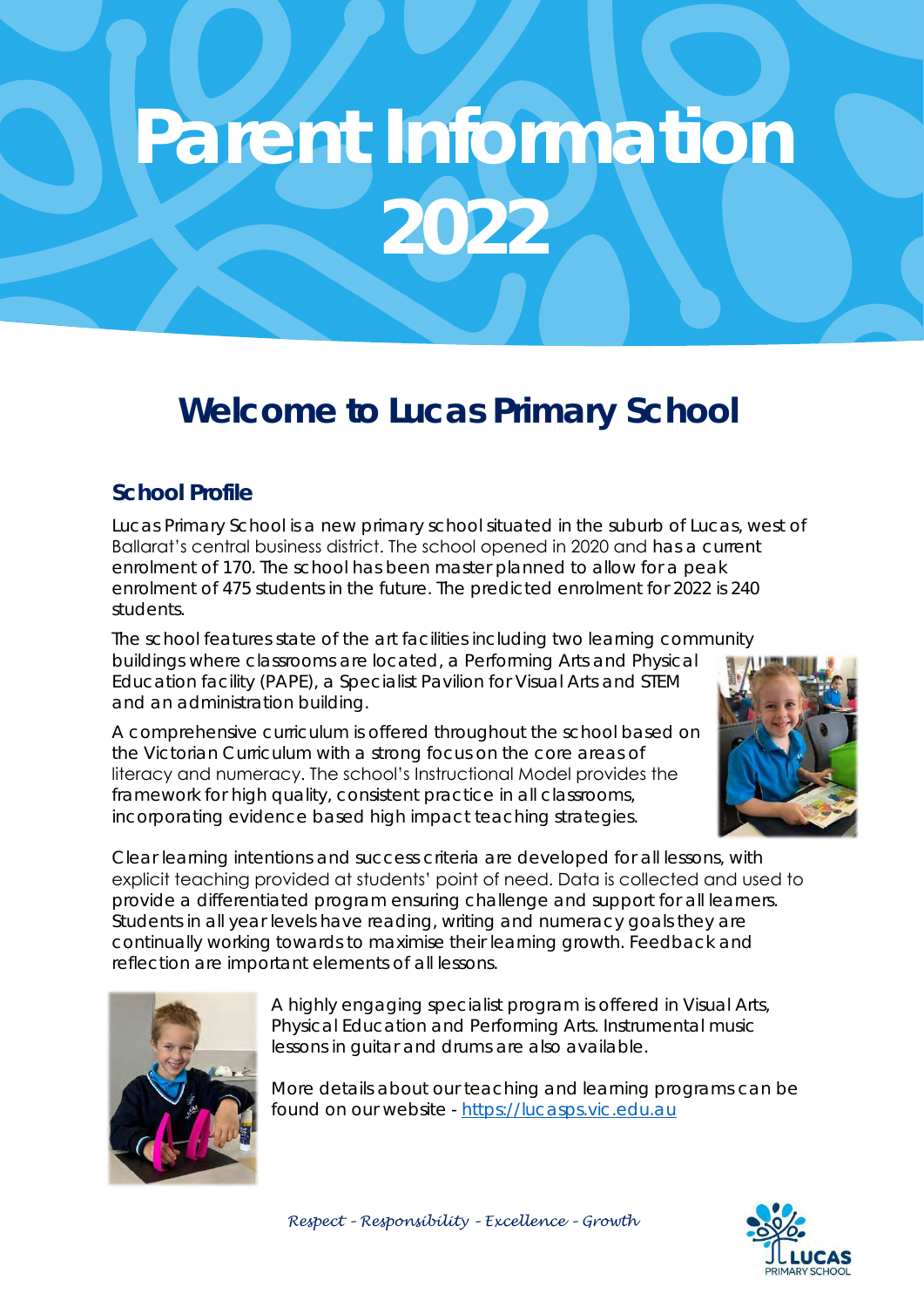#### **Vision**

Our vision is to empower all students to achieve their best, promoting high quality learning and teaching and excellence in all areas.

#### **Mission**

We will provide an engaging and challenging curriculum that caters for the needs of all learners within a positive, inclusive and supportive learning community. Our aim is for all students to develop the knowledge, skills and attributes to achieve success in learning and life. We value and promote strong home-school partnerships and connections with the wider community.

#### **Objective**

Our objective is to work collaboratively as a school community to maximise the learning growth for all students.

#### **Values**

Our values are respect, responsibility, excellence and growth.

We demonstrate:

- *Respect* by valuing diversity and being kind in words and actions.
- *Responsibility* by taking ownership for our learning, behaviour and property.
- *Excellence* by aiming high and always giving our best.
- *Growth* by being persistent and challenging ourselves to keep improving.

#### **Term Dates 2022**

**The first day of school for students in grades 1-6 is Tuesday 1st February. Prep students start school on Thursday 3rd February.**

| Term 1 | 1 <sup>st</sup> February to 8 <sup>th</sup> April   |
|--------|-----------------------------------------------------|
| Term 2 | 26th April to 24th June                             |
| Term 3 | 11 <sup>th</sup> July to 16 <sup>th</sup> September |
| Term 4 | 3rd October to 19th December                        |

Monday 31<sup>st</sup> January and Tuesday 20<sup>th</sup> December are pupil free days. There will be two other pupil free days throughout the year. These dates will be communicated to parents in Term 1 next year.

**\*\* Refer to handout for Prep attendance information.** 





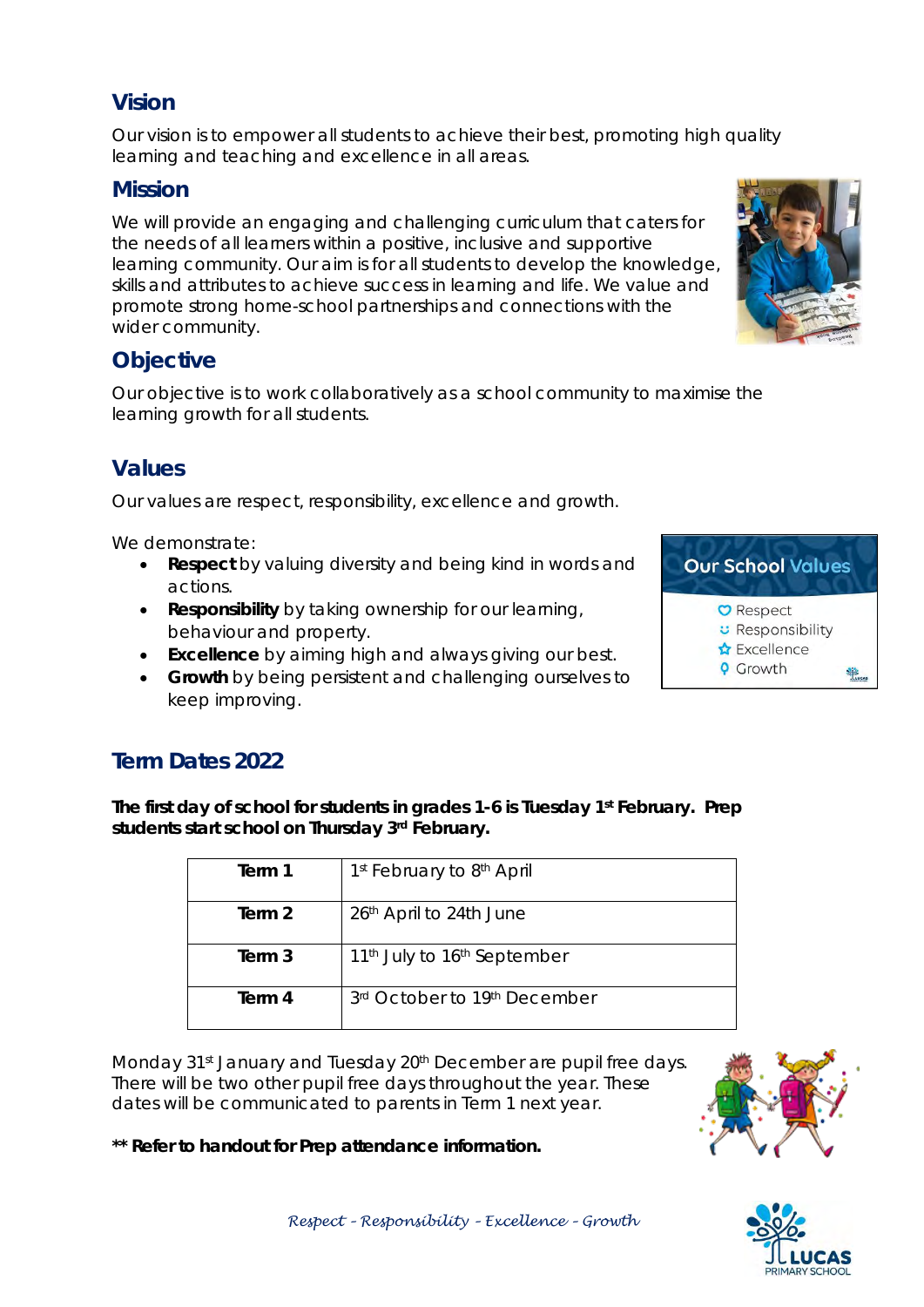### **School Times**

All students should be at school by 8:50am to allow time to unpack their bags and organise their belongings ready for learning.

| $9am - 11am$   | Session 1 and 2                                        |
|----------------|--------------------------------------------------------|
| 11:00-11:30am  | Eat play lunch inside (11-11:05am)<br>Playtime outside |
| 11:30-1:30pm   | Session 3 and 4                                        |
| $1:30-1:40$ pm | Eat lunch inside                                       |
| 1:40pm -2:20pm | Lunch play outside                                     |
| 2:20pm-3:30pm  | Session 5                                              |

**\*\*Students are supervised by yard duty teachers when playing outside.**

On wet days students remain in the classrooms. Staff supervise students inside during recess and lunch breaks.

#### **Attendance**

We highly value student attendance and believe that students should be at school every day. At times, students may be absent for genuine reasons (e.g. illness). It is important that the school is informed of all absences by either notifying the school on the day or in advance where possible.

This can be done via Compass (our school App), email or by phone. It is a requirement of the Department of Education and Training that all unexplained absences are followed up.

#### **Student Stationery Packs**

All students will need items included on the school's stationery packs supplied by Campion Education. Orders are placed and paid for online by parents in December each year. Families collect their child's stationery pack from Campion in January ready for the start of the new school year. More details will be provided in Term 4, regarding arrangements for ordering and collecting items.

**\*\*In addition to booklist items, students will need an art smock.**

Please ensure that all items are clearly named (i.e. art smock, jumper, hat, lunch box, drink bottle)







*Respect – Responsibility – Excellence – Growth*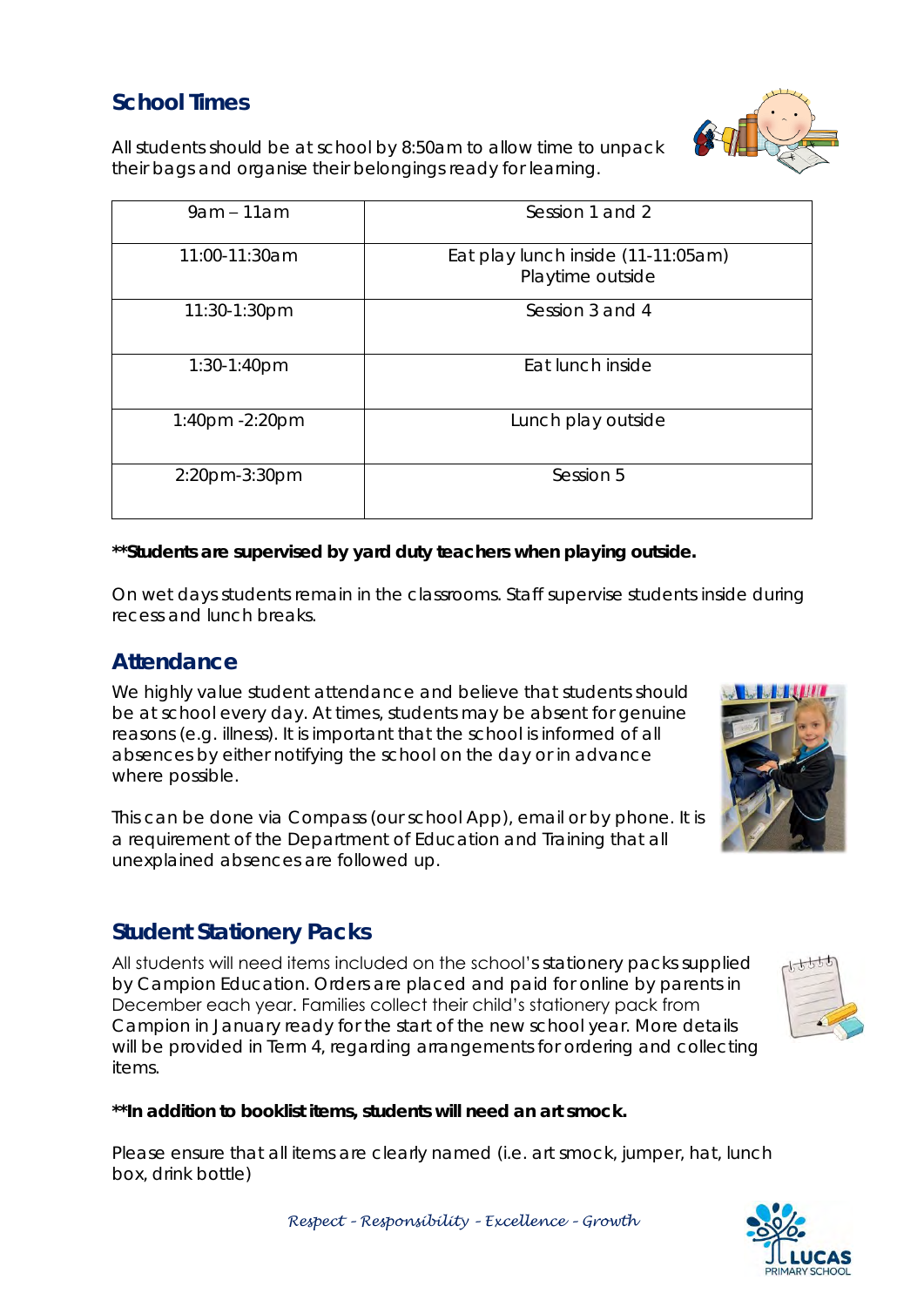#### **Healthy Eating**

We encourage parents to provide a healthy, balanced and nutritious lunch and play lunch for their child/ren each day. Students also need to bring a piece of fruit for fruit break time and a water bottle. Lollies and chocolates are not to be brought to school.

#### **Lunch Orders**

A lunch order service is available on Fridays each week with a variety of food choices. Orders are placed online via the app QuickCliq and are delivered to the school at lunchtime. The menu is available on the school website.

#### **School Uniform**

The wearing of a school uniform at Lucas Primary School is compulsory. Our uniform provider is PSW located in Howitt Street, Wendouree.

Please see our Dress Code Policy on our website for details.

**Uniform**

- School logo jumper or jacket
- **Aqua polo shirt (short or long sleeved)**
- Ink navy pants, shorts, skort, pinafore
- **Summer dress**
- Shoes must be plain black with no coloured logos or markings
- **Socks-navy or white**
- Ribbons navy or aqua
- **Broad brimmed hat**

#### **Jewellery and Cosmetics**

For reasons primarily concerning safety, students are not permitted to wear jewellery to school with the exception of stud or sleeper earrings in their ears, and wristwatches. Makeup and nail polish is not to be worn at school.

**Hair and Sun Safety** 

Shoulder length or longer hair is to be tied back for purposes of health, safety and hygiene (including control and prevention of head-lice). Extreme hair colours (e.g. green, pink or purple rinses) and/or extreme hairstyles (e.g. Mohawks) are not permitted.

\*\*School uniform sun hats must be worn outside from 1st September to 30th April.